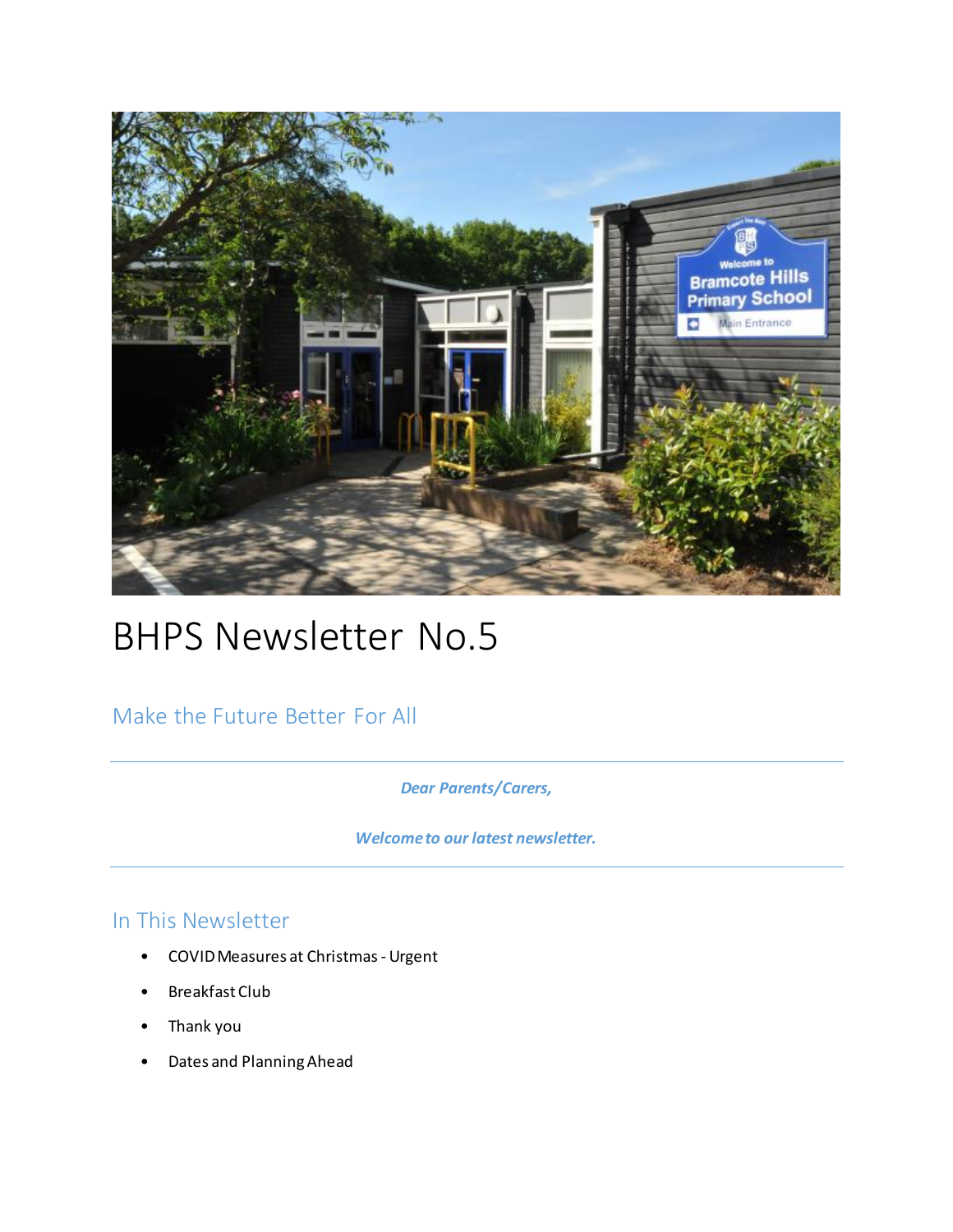# COVID19 Control Measures - December 2021

At present, we are still planning to welcome parents and carers in for the F2, Yr 1 & Yr 2 Christmas Nativities, Yr 5 Carol Service, Yr 4 Egyptian Museum and the Yr 6 DARE graduation. Due to the increased concern and change in guidance relating to the Omicron variant, it is essential that all visitors adhere to the following measures. **There will be no exceptions made** so please read the following list carefully.

- All visitors to school events will need to present a ticket with their child's name on. (These are still to be issued for Yr 4, Yr 6 ....). There will be two tickets issued per family and we are sorry, but it is not possible to allow babies or pre school children to come to any performances (even with a ticket). School-aged siblings will be allowed to attend the Yr 5 Carol Service but will need one of the two tickets issued. We will not allow parents/carers to enter the building if they have forgotten or lost their ticket and will not be able to issue additional tickets.
- All adult visitors should have taken a lateral flow test before attending and should not attend if their result is positive or if they are displaying COVID19 symptoms.
- Distancing between parents is essential during performances and this is everyone's responsibility.
- Face masks must be worn at all times in the building. We will require proof if parents are exempt.

These measures are correct at the time of writing but **could change** if national guidance alters or if there is an increase in COVID19 cases in school. It is possible that we may have to not allow audiences to attend but obviously we will keep you all fully informed.

# Breakfast Club

Further to the information shared in the previous newsletter, we would like to inform you that we are currently in the process of recruiting staff for a new Breakfast Club provision. We fully understand that parents will be interested to know when this provision will start. To give an exact date is premature, as this may have to be changed. To not give a date is unhelpful as parents will be unsure about what provision to arrange. Therefore, to keep parents/carers 'in the loop', we can share a target date for the opening of the new provision but it must be understood that this could change. We are aiming at an earliest possible provisional opening date of 17th January 2022, so we hope that reassures some parents who may have been concerned that there would be no provision all term. We will continue to provide you with information and, if you are interested in working at the Breakfast Club, you may want to keep an eye on the vacancies section of our website over the weekend.

# Thank you for helping us reach for the sky.

We would like to issue a slightly belated thank you to all of those parents and carers who helped us with our 'Reach for the Sky' event when we encouraged children to think about their futures. It was fantastic to have so many speakers from so many different backgrounds providing the children with a range of experiences and diversity. This has helped us produce a display in school which celebrates all the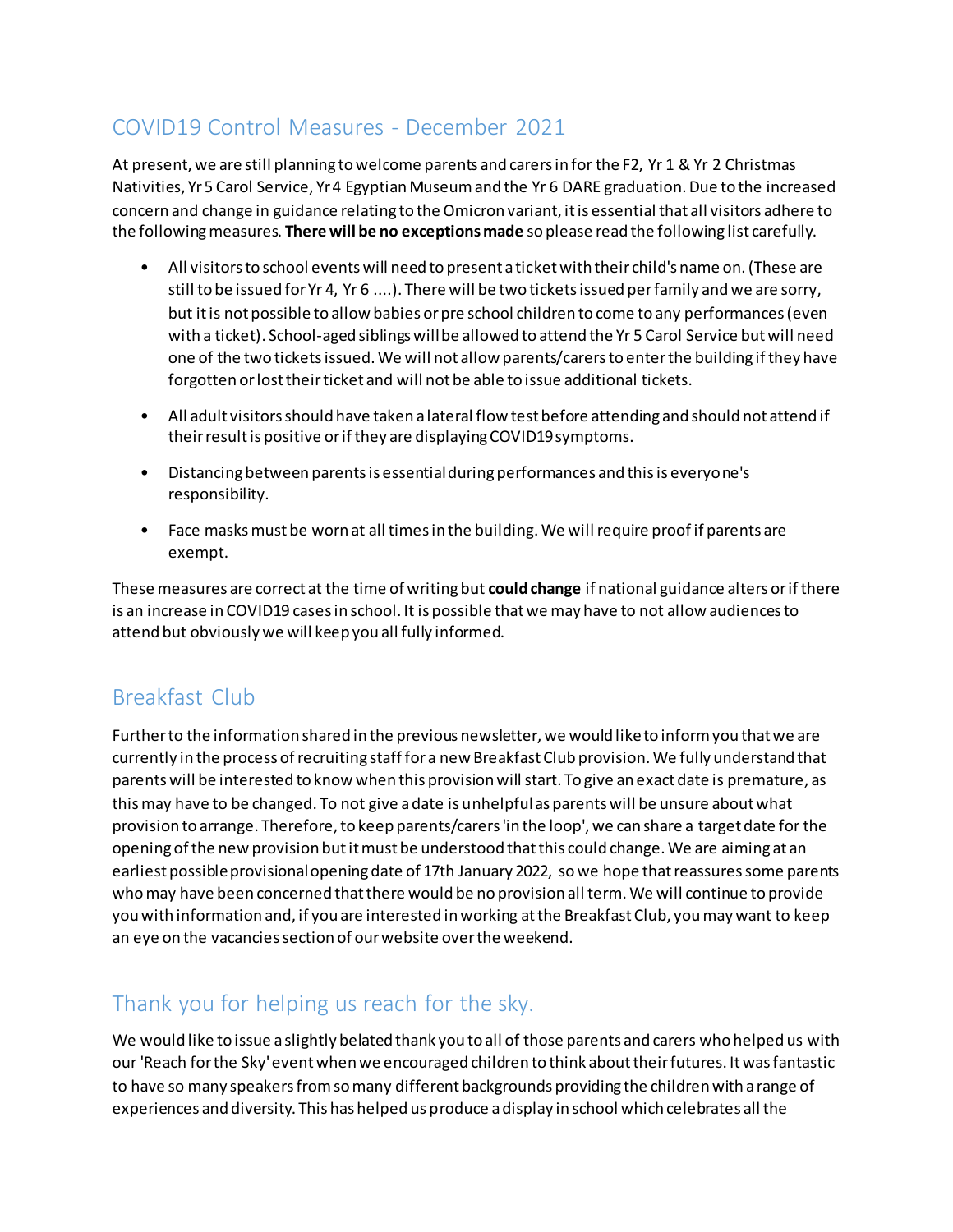children's aspirations for the future and gave them an opportunity to look forward with positivity. We are extremely grateful for your fantastic support and to Mrs Gunning for co-ordinating the event.

### Dates and Planning Ahead

#### **Dates**

Dates that have not been shared before are shown in **bold.**

#### **December**

Mon 6th Yr 4 Egyptian Museum day (potential afternoon for parents/carers to visit from 1.30 -Covid permitting)

Mon 6th Yr 3 to Cresswell Craggs all day

Tues 7th 1.45 Yr 2 Nativity (potential for parents/carers to visit - Covid permitting)

Weds 8th 1.45 Yr 1 Nativity (potential for parents/carers to visit - Covid permitting)

Thurs 9th Yr 6 9:15 DARE Graduation (2 parents per child welcome) letter to follow

Fri 10th Christmas Jumper Day in support of NSPCC. **To donate click** here<sup>1</sup>.

**Fri 10th Foundation Christmas party (children to come to school in party clothes or Christmas jumper - your choice)** 

Mon 13th **Yr 1 & 2 individual year group Christmas Parties (Children to come in uniform with party clothes to change into)** 

Mon 13th Yr 5 Carol Service at St Michael's Church 6.30pm

Tues 14th 10.00 Foundation Nativity (potential for parents/carers to visit - Covid permitting)

Weds 15th **Yr 3 & 4 individual year group Christmas Parties (Children to come in uniform with party clothes to change into)** 

Thurs 16th Foundation trip to Lakeside theatre 'The Gingerbread Man' in school time.

Thurs 16th Rocksteady concert 10.00 (TBC re. parental attendance)

Thurs 16th Yr 1 trip to Nottingham Playhouse 'Little Red Riding Hood' in school time

Thurs 16th **Yr 5 & 6 individual year group Christmas Parties (Children to come in uniform with party clothes to change into)** 

Fri 17th Last day of term

 $\overline{a}$ 

<sup>1</sup><https://christmas.savethechildren.org.uk/fundraising/cjd210030080>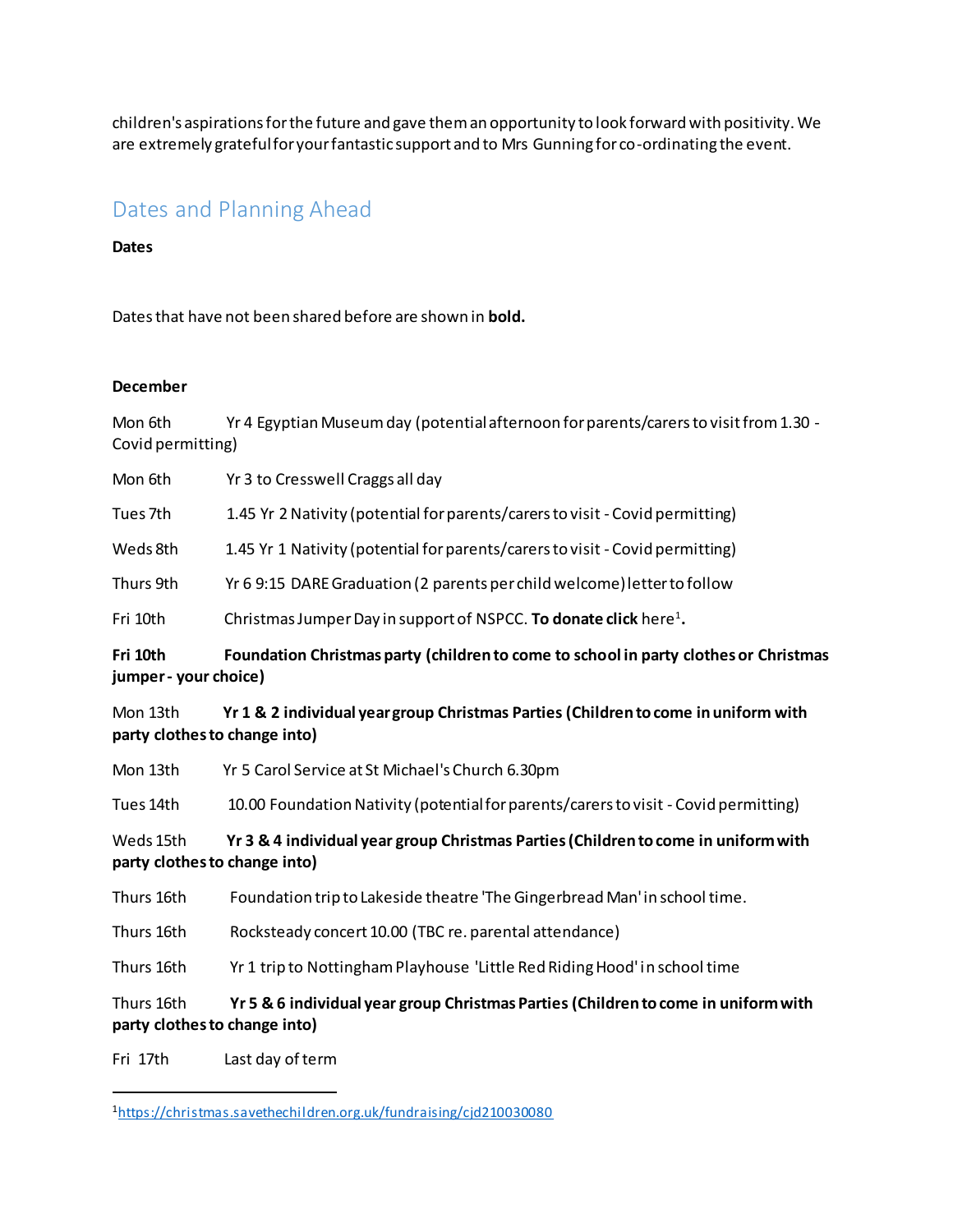20th - 3rd Jan Christmas Holiday

#### **January 2022**

Tues 4th First day of Spring Term for Children

#### **February**

Mon 7th - Weds 9th Yr 5 Residential to Caythorpe

14th - 18th Half Term Holiday

Mon 21st INSET Day

Mon 28th 5F Recycling Workshop

Mon 28th - 1st Mar Yr 3 residential to Castleton

#### **March**

Weds 23rd to Thurs 24th Yr 4 Residential to York

#### **April**

| 4th - 18th                        | Easter Holiday                       |
|-----------------------------------|--------------------------------------|
| Weds 20th                         | Yr 4 Anglo-Saxon trip to Perlethorpe |
| May                               |                                      |
| 2 <sub>nd</sub>                   | <b>Bank Holiday</b>                  |
| June                              |                                      |
| 30th - 3rd June Half Term Holiday |                                      |
| July                              |                                      |
| Fri 1st                           | <b>INSET Day</b>                     |
| Weds 27th                         | Last day of term for children        |

### Thank you

Pete Taylor

Head Teacher